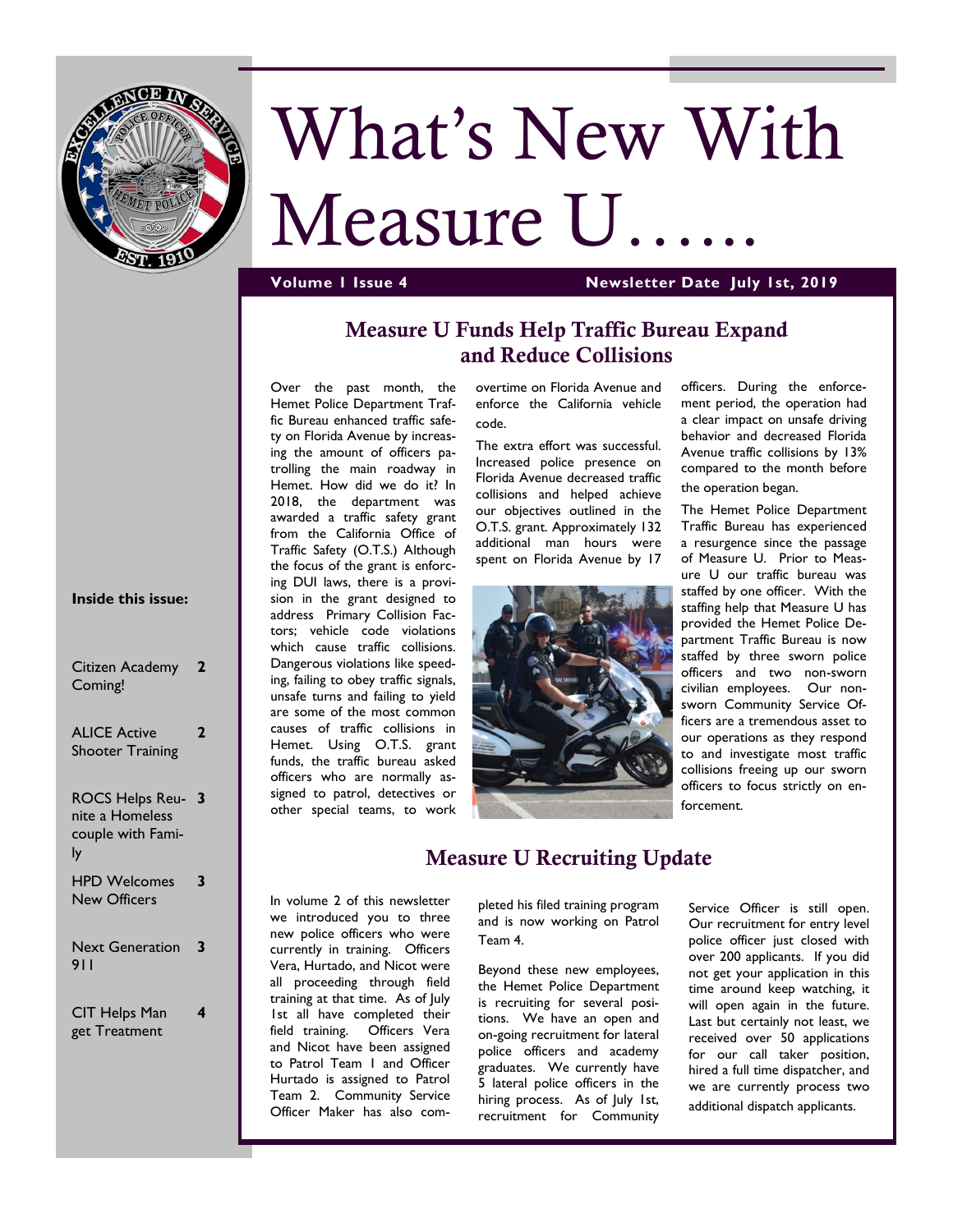#### **Page 2**

**Did you download the HPD app yet?**

### **It's FREE!**



**Search for Hemet Police Department at Apple App Store Or Google Play**

#### **Hemet Police Department to Introduce a Citizen's Academy**

One of the things that he Hemet Police Department prides itself on is community involvement. From attending community events to developing one of the largest police volunteer programs in the region, we recognize the importance of robust community interaction. It is along this theme that we have been working on a Citizen's Academy, inviting our community in and sharing every aspect of their community police department.

Over the past several months, Sgt. Maddox of our Community Services Bureau has been working hard to put this program together. While we have worked with other law enforcement agencies to learn from their programs, we are proud to have made our program distinct and unique.

In the coming weeks the Hemet Police department will invite community members, 18 years old and over, to submit an application if they are interested in attending. Once we begin in late August those attending will be treated to visits by representative from each of our Bureaus and Task Force. These officers will give an inside look at how our department operates and answer all the "how and why" questions you may have.

Each community member in attendance will be given an opportunity to take part in hands on training ranging from how to perform a high-risk traffic stop, tactical room clearing and use of force to include time with our state-of-the-art force options simulator.

Topics will include; Patrol, Gang Task Force, Investigations, Probation Compliance, Traffic, Dispatch, Records, School Resource Officer, Crime Suppression Unit, R.O.C.S., K-9 and much more! Classes will be held one night a week at the Hemet Police Department and the entire program will last 10 weeks.

Information and updates related to this new program will be provided through the Hemet Police Department webpage, social media, and the Hemet Police Department App.

A variety of Measure U funded personnel will be assisting with these classes and the entire program will help by providing additional information about the improvements to our department Measure U has made possible.

#### **HPD Offers Active Shooter Training to Local Business and Organizations**

**Please report graffiti so it can be removed. The graffiti removal hotline is 951-765- 2309**



The City of Hemet Police Dept. recently partnered with the Hemet Unified School District for 'train the trainer' classes for some of our officers through the ALICE Institute. ALICE is a program that teaches options based strategies for civilians to use during an active shooter or other violent situation. ALICE is an acronym for:

Alert, Lockdown, Inform, Counter, Evacuate. Lt. Eric Dickson was able to provide this training to a local church and we are now accepting requests for this training. The training can be provided to up to 20 people at a time and generally takes about three hours. It is best to complete the training at your location, however the police department can host if needed.

Option based strategies are nationally recommended and the City of Hemet Police Department now offers basic training in the ALICE principals to our residents, free of charge. This training is designed to help you be more aware of your options during this kind of event and what you can do to decrease a suspect's chances of harming people.

If you would like to obtain more information about the program, you can stop by their website at alicetraining.com If you would like to schedule basic training for your organization, please contact Lt. Dickson

at edickson@cityofhemet.org

Although the instructor training was provided by the Hemet Unified School District, Staffing provided by Measure U allows the Hemet Police Department to offer this new and exciting training to our community!

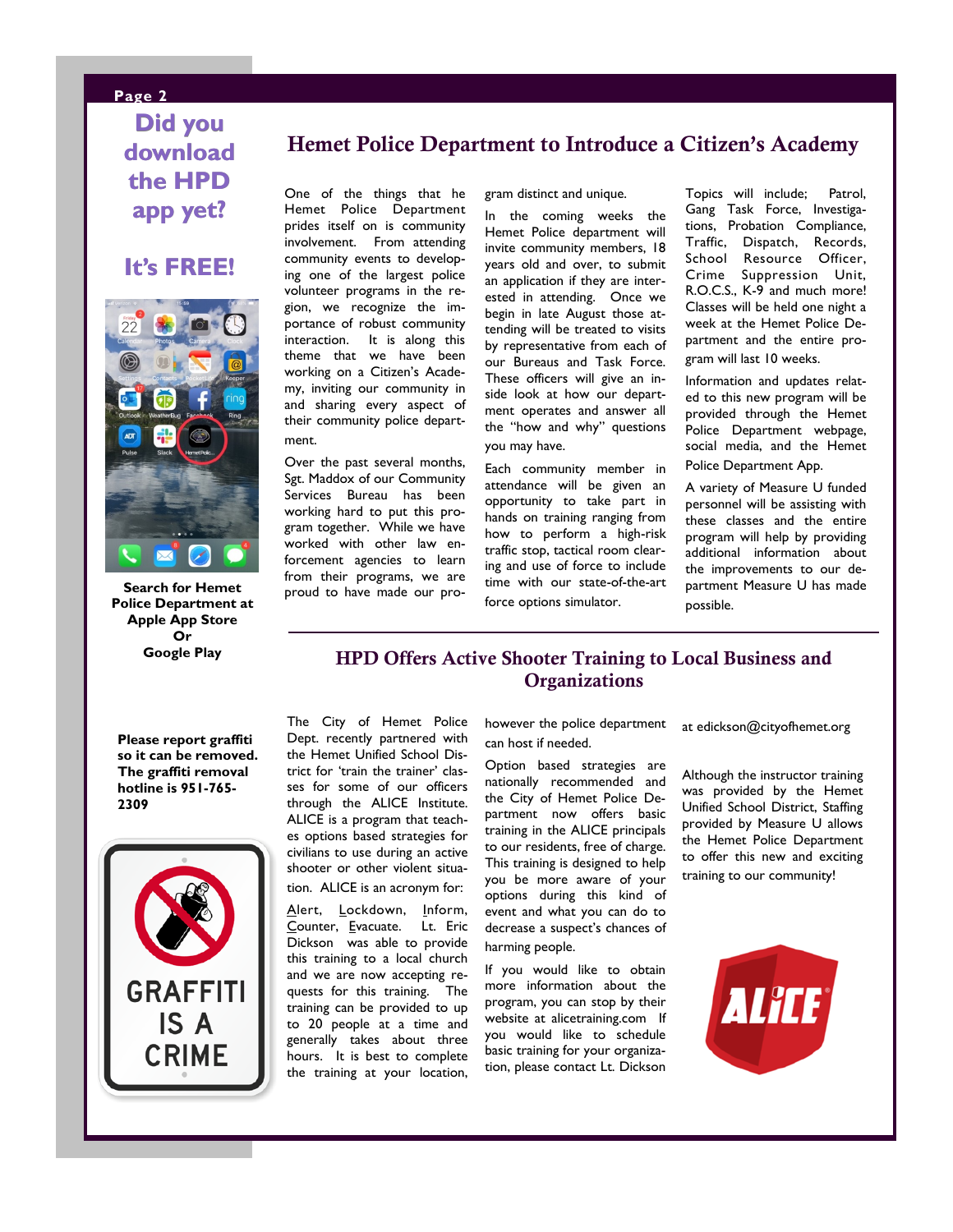#### **Volume 1 Issue 4 Page 3**

#### **Hemet Police Department R.O.C.S. Team Helps a Homeless Hemet Family Return to Arkansas**

Early in June 2019, ROCS Det. Gordon came into contact with Danny H. and Cherie C. He learned that Danny came to California from Arkansas a few weeks prior to get Cherie but he was robbed in Long Beach. Danny was able to get to Hemet but this left them stranded with very little money and no way to get back.

Det. Gordon was able to find and contact Danny's family in Sheridan Arkansas. Danny's family confirmed that he had a job, and a home and they agreed they could pick them up from the bus station if they could get back. Det. Gordon reached out to our partners at Valley Restart and the United Way however; neither program had enough money to get them back.

As Det. Gordon sought other options, he suggested that they wait at the Simpson Center cooling station. While Danny H. and Cherie C. waited, they met Donna Fredericksen who contacted the Hemet Gate Keepers on their behalf. The Hemet Gate Keepers were able to raise the required funds from the following donors:

Pastor James Mock, Communi-

ty Help Ministries, Hemet Gate Keepers, Bill Wolfson of Hemet Christian Assembly, Donna Geier of Homeless Outreach Volunteers, The Central County United Way, Hemet Travelodge and an Anonymous Donor.

On Friday June 14th, the family was driven to the bus stop in Perris by HPD and they have since been reunited with their family in Arkansas. This is an amazing example of what can be accomplished when the community comes together to help those in need.

The Hemet R.O.C. S. Team is completely funded by Measure U.



## **The Hemet Police Department Family Grows by Two in July!**

Recruiting new police officer is extremely competitive. Most police departments are hiring new officers right now and we are all trying to attract from the same pool of applicants. Although those looking to take on an exciting career in law enforcement have many options, we are celebrating the addition of two police officers during the month of July.

Police Officer Trainee Whitely Walker resides locally. Whitely was a dual sport athlete in high school and was team captain for both the Water Polo and Swim team. She has studied Criminal Justice at Santa Rosa Junior College and at Mendocino Community College where she picked up her interest in law enforcement. Whitely will be attending the

San Bernardino Basic Academy class 216.

We also hired Lateral Police Officer Rudy Moreno. Officer Moreno comes to us from the Blythe Police Department. Before working in Blythe, Officer Moreno worked as a Reserve Police Officer in Westmorland and was a volunteer with the Escondido Police Department. Officer Moreno was also an athlete in high school participating in football, Basketball, Soccer, and Volleyball. Officer Moreno was involved in the Naval Junior ROTC program.

Officer Moreno will begin his field training program July 15th.

Both Police Trainee Walker and Police Officer Moreno are completely funded through Measure U.

# **Next Generation 911 Helps with Cell Phone Location**

Technology is advancing every day. With these advancements have come very positive improvements in the area of public safety especially with our ability to receive calls for help. Years ago California began pursuing "Next Generation 911" technology to make it easier for people to get police, fire, and medical help during their time of need. An example of this is 911 calls from cell phones.

In time past when you called

911 from a cell phone you were routed to CHP who then had to figure out where you were calling from. Now nearly all calls to 911 from cell phone are routed to the correct jurisdiction with no need to be transferred.

The mobility of cell phones can leave someone who needs help in an area they are not familiar with and they do not know street names let alone an address. Although cell

phones provide GPS information when you call 911, it is often not accurate enough to determine the location of the caller.

Hemet Police Department has partnered with "Rapid SOS" to solve this problem. Rapid SOS provides a much more accurate location that helps emergency personnel to locate you in an emergency. It only works when the subscriber calls 911 and only for a

short time. Although this service works with only the latest Apple and Android platforms, they are working to expand the coverage.

The Hemet Police Department Dispatch Center is now under the management of a Civilian Supervisor funded by Measure U. This supervisor has been instrumental in locating and applying many new systems in our dispatch center